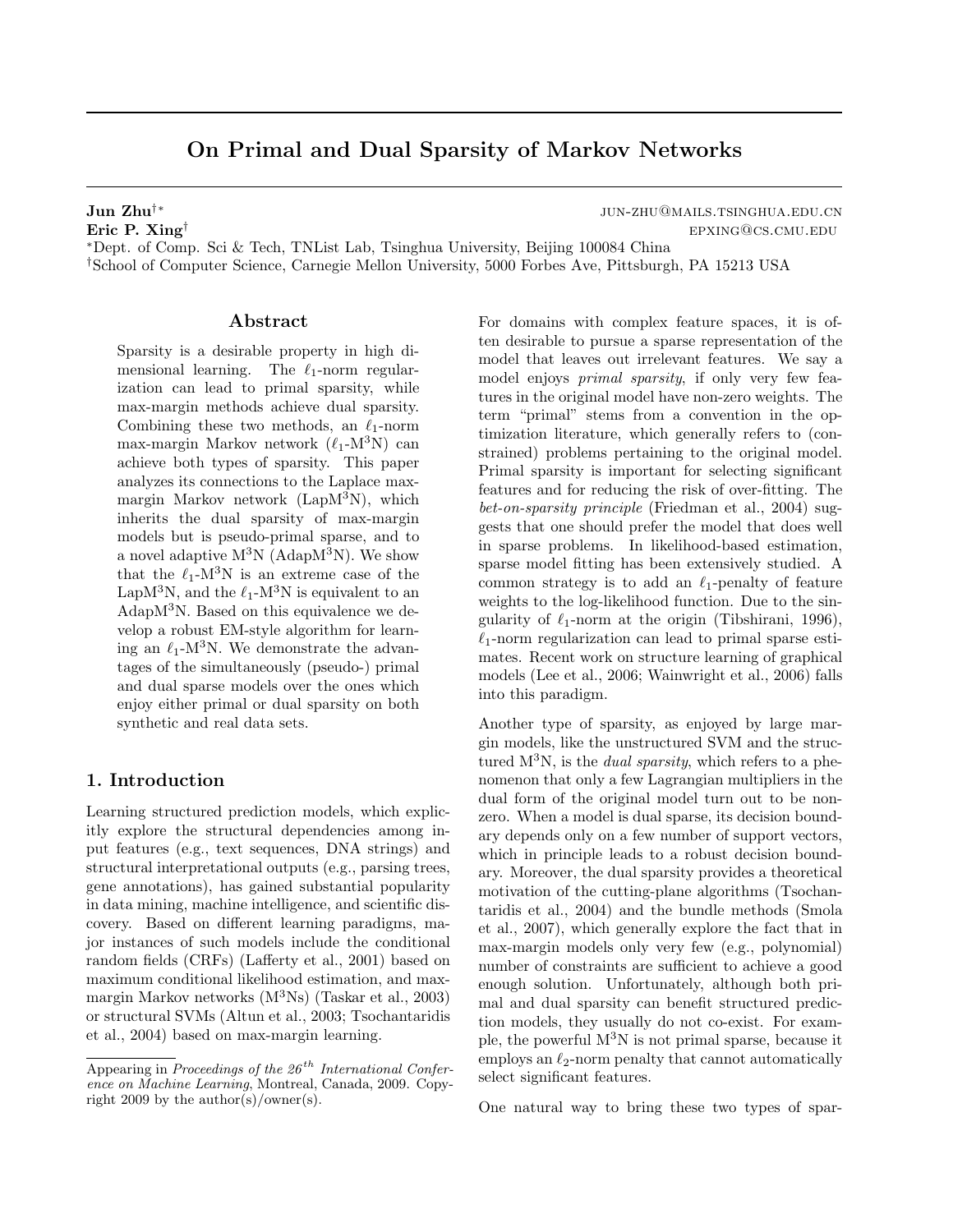sity together is to build an  $\ell_1$ -norm regularized large margin model. In the structured learning setting,  $\ell_1$ norm regularized max-margin Markov networks  $(\ell_1$ - $M^{3}N$ ) can be formulated, following the same spirit of the unstructured 1-norm SVM (Zhu et al., 2004). Another approach that attempts to achieve both primal and dual sparsity is the recently proposed Laplace max-margin Markov networks (LapM<sup>3</sup>N) (Zhu et al., 2008b), which inherit the dual sparseness of maxmargin models. However, since the posterior shrinkage effect as shown in (Zhu et al., 2008b) is smooth, LapM<sup>3</sup>N is *pseudo-primal sparse* (i.e., only very few input features have large weights) and does not explicitly select features by setting the weights of irrelevant features to zeros.

This paper presents the  $\ell_1$ -M<sup>3</sup>N and a novel *adap*tive  $M^{3}N$ , and analyzes their close connections to the LapM<sup>3</sup>N from both theoretical and algorithmic perspectives. In the theoretical aspect, we show that  $\ell_1$ - $M^{3}N$  is an extreme case of Lap $M^{3}N$  when the regularization constant of the entropic regularizer goes to infinity and LapM<sup>3</sup>N is a smooth relaxation of  $\ell_1$ -M<sup>3</sup>N. We also show that  $\ell_1$ -M<sup>3</sup>N is equivalent to an adaptive M<sup>3</sup>N. In the algorithmic aspect, based on the equivalence between  $\ell_1$ -M<sup>3</sup>N and an adaptive M<sup>3</sup>N, we develop a novel EM-style algorithm to learn an  $\ell_1$ -M<sup>3</sup>N. The robust algorithm has the same structure as the variational algorithm of  $\text{LapM}^3$ N (Zhu et al., 2008b) and helps uncover the difference between  $\ell_1$ -M<sup>3</sup>N and LapM<sup>3</sup>N. Finally, we present empirical studies comparing  $\ell_1$ -M<sup>3</sup>N and LapM<sup>3</sup>N with competing models, which enjoy either primal or dual sparsity but not both, on both synthetic and real data sets.

The rest of the paper is structured as follows. Sec. 2 presents problem formulations, including the  $\ell_1$ -M<sup>3</sup>N and an adaptive  $M^3N$ . Sec. 3 presents the theoretical connections, while Sec. 4 discusses the algorithmic connection. Sec. 5 presents our empirical studies, and Sec. 6 concludes this paper.

### 2. Problem Formulation

Structured output classification aims to learn a predictive function  $h : \mathcal{X} \to \mathcal{Y}$ , where X is the subspace of inputs and  $\mathcal{Y} = \mathcal{Y}_1 \times \cdots \times \mathcal{Y}_l$  is the space of outputs, which are multivariate and structured. For part-ofspeech (POS) tagging,  $\mathcal{Y}_i$  consists of all the POS tags, and each input x is a word sequence and each label  $y = (y_1, \dots, y_l)$  is a sequence of POS tags. We assume a finite number of feasible outputs for any input.

In supervised learning, where input-output pairs  $(x, y)$ are drawn i.i.d. from a distribution  $P(X, Y)$ , the goal is to find an  $h$  from a hypothesis space that minimizes

the risk:  $\mathcal{R}(h) = E_{(\mathbf{x}, \mathbf{y}) \sim P}[\Delta \ell(h(\mathbf{x}), \mathbf{y})],$  where  $\Delta \ell$  is a non-negative loss function, e.g., the hamming loss:  $\Delta \ell(\hat{\mathbf{y}}, \mathbf{y}) = \sum_{j=1}^{l} \mathbb{I}(\hat{y}_j \neq y_j)$ , where  $\mathbb{I}(\cdot)$  is an indicator function that equals one if the argument holds and zero otherwise.  $\Delta \ell(\hat{\mathbf{y}}, \mathbf{y})$  measures the loss of the prediction  $\hat{\mathbf{v}}$  when the true prediction is **y**. Since the true distribution  $P$  is unknown, empirical risk is used as an approximation of the risk. Given a set of training data  $\mathcal{D} = \{(\mathbf{x}^i, \mathbf{y}^i)\}_{i=1}^N$ , drawn i.i.d from P, the empirical risk is:  $\mathcal{R}_{emp}(h) = \frac{1}{N} \sum_{i=1}^{N} \Delta \ell(h(\mathbf{x}^i), \mathbf{y}^i)$ . To avoid over-fitting, one method is to minimize the regularized empirical risk:  $\lambda \Omega(h) + \mathcal{R}_{emp}(h)$ , where  $\Omega(h)$ is a regularizer, and  $\lambda$  is a regularization parameter.

#### 2.1.  $\ell_2$ -norm Max-Margin Markov networks

Let  $F(\cdot; \mathbf{w}) : \mathcal{X} \times \mathcal{Y} \to \mathbb{R}$  be a parametric discriminant function over the input-output pairs. The max-margin Markov networks define a predictive rule as an optimization problem:

$$
h_0(\mathbf{x}; \mathbf{w}) = \arg \max_{\mathbf{y} \in \mathcal{Y}} F(\mathbf{x}, \mathbf{y}; \mathbf{w}). \tag{1}
$$

A common choice of  $F$  is a linear model, where  $F$  is defined by a set of K feature functions  $f_k : \mathcal{X} \times \mathcal{Y} \to \mathbb{R}$ and their weights  $w_k$ :  $F(\mathbf{x}, \mathbf{y}; \mathbf{w}) = \mathbf{w}^\top \mathbf{f}(\mathbf{x}, \mathbf{y}).$ 

Consider the general case where errors are allowed in the training data. To learn such a prediction rule  $h_0$ , the "margin re-scaling"  $\ell_2$ -norm M<sup>3</sup>N (Taskar et al., 2003) minimizes a regularized structured hinge loss:

$$
\min_{\mathbf{w}} \ \lambda \|\mathbf{w}\|_{2}^{2} + \mathcal{R}_{hinge}(\mathbf{w}), \tag{2}
$$

where  $\mathcal{R}_{hinge}(\mathbf{w}) = \frac{\Delta}{N} \sum_i \max_{\mathbf{y} \in \mathcal{Y}} [\Delta \ell_i(\mathbf{y}) \mathbf{w}^\top \Delta \mathbf{f}_i(\mathbf{y})$ , of which  $\Delta \ell_i(\mathbf{y}) = \Delta \ell(\mathbf{y}, \mathbf{y}^i)$  and  $\Delta \mathbf{f}_i(\mathbf{y}) = \mathbf{f}(\mathbf{x}^i, \mathbf{y}^i) - \mathbf{f}(\mathbf{x}^i, \mathbf{y})$ .  $\mathbf{w}^\top \Delta \mathbf{f}_i(\mathbf{y})$  is the "margin" favored by the true label  $y^i$  over a prediction y. Since  $\max_{\mathbf{y}\in\mathcal{Y}}[\Delta\ell_i(\mathbf{y}) - \mathbf{w}^\top\Delta\mathbf{f}_i(\mathbf{y})] \geq \Delta\ell(\mathbf{y}, \mathbf{y}^i)$  for  $\mathbf{w}^{\top} \Delta \mathbf{f}_i(\mathbf{y}) \leq 0$ ,  $\mathcal{R}_{hinge}(\mathbf{w})$  is an upper bound of the empirical risk of the prediction rule (1).

The problem (2) can be equivalently formulated as a constrained optimization problem:

$$
\text{P0 (M}^3\text{N}): \quad \min_{\mathbf{w}, \xi} \frac{1}{2} \|\mathbf{w}\|_2^2 + C \sum_{i=1}^N \xi_i
$$
\n
$$
\text{s.t. } \forall i, \forall \mathbf{y} \neq \mathbf{y}^i : \quad \mathbf{w}^\top \Delta \mathbf{f}_i(\mathbf{y}) \ge \Delta \ell_i(\mathbf{y}) - \xi_i; \ \xi_i \ge 0,
$$

where  $\xi_i$  is a slack variable absorbing errors in training data and  $C$  is a positive constant. P0 is a convex program and satisfies the Slater's condition. Due to the KKT condition,  $\ell_2$ -norm M<sup>3</sup>N enjoys the *dual* sparsity, i.e., only a few lagrange multipliers are nonzero, which correspond to the active constraints whose equality holds, analogous to the support vectors in SVM. However, due to the differentiability of  $\ell_2$ -norm, the  $\ell_2$ -norm M<sup>3</sup>N is not primal sparse.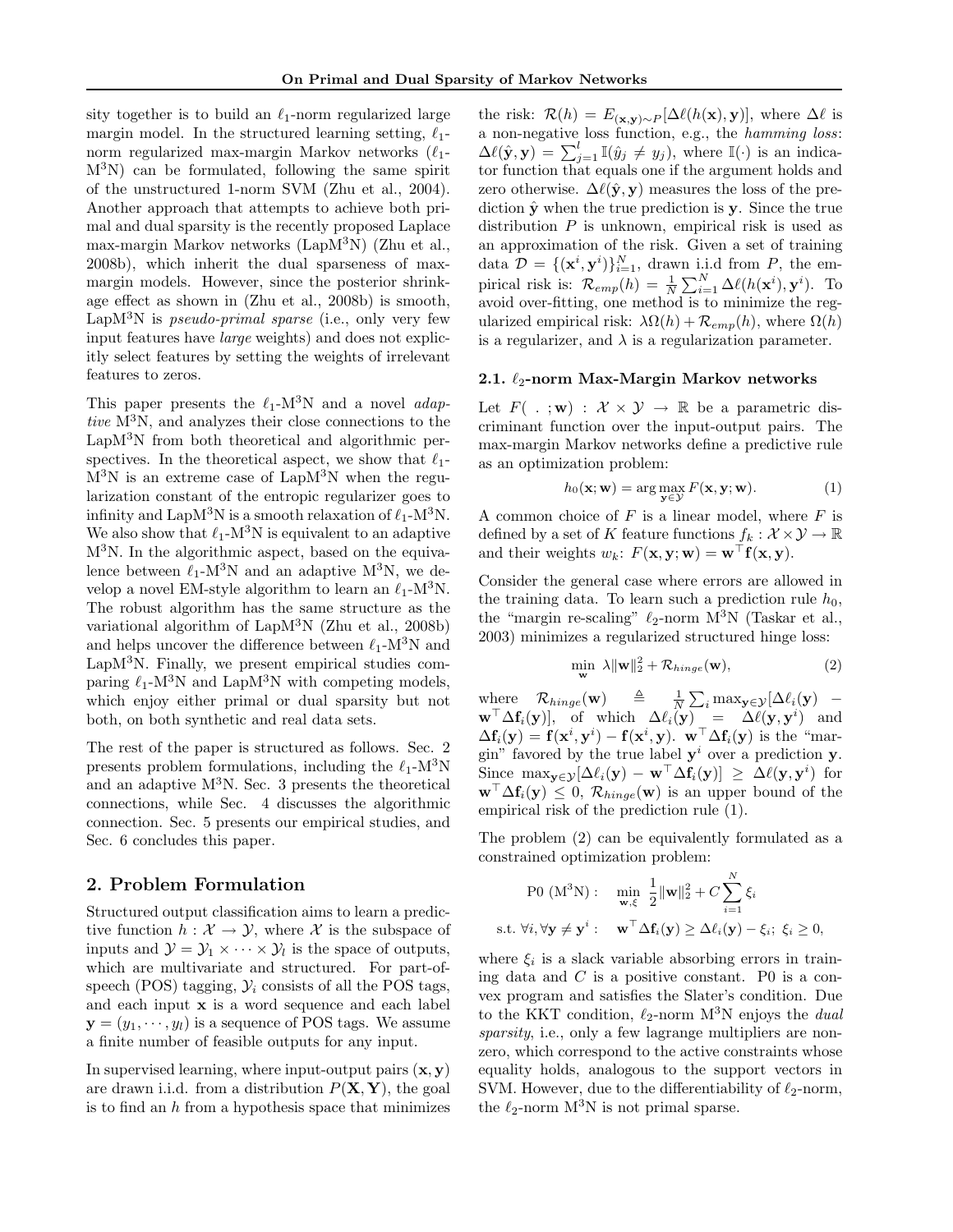Exploring sparse dependencies among individual labels in y, efficient optimization algorithms based on cutting-plane (Tsochantaridis et al., 2004), messagepassing (Taskar et al., 2003), or gradient descent (Bartlett et al., 2004; Ratliff et al., 2007) have been proposed to (approximately) solve P0.

#### 2.2. Laplace Max-Margin Markov Networks

Unlike the  $M^3N$ , which performs point-estimate to predict based on a single rule  $F( . ; \mathbf{w})$ , the Laplace max-margin Markov networks (LapM<sup>3</sup>N) (Zhu et al., 2008b) approach the structured prediction problem by performing Bayesian-style learning under the general structured maximum entropy discrimination formalism (Zhu et al., 2008b), which facilitates a Bayes-style prediction by averaging  $F(\cdot; \mathbf{w})$  over a posterior distribution of rules  $p(\mathbf{w})$ :

$$
h_1(\mathbf{x}) = \arg\max_{\mathbf{y} \in \mathcal{Y}} \int p(\mathbf{w}) F(\mathbf{x}, \mathbf{y}; \mathbf{w}) \, \mathrm{d}\mathbf{w}, \tag{3}
$$

where  $p(\mathbf{w})$  is estimated by learning a *maximum en*tropy discrimination Markov network (MaxEnDNet, or MEDN) (Zhu & Xing, 2009).

In the same spirit of the structured hinge loss of  $M^{3}N$ , the empirical risk of the averaging model (3) is upper bounded by the expected structured hinge loss:

$$
\mathcal{R}_{hinge}(p(\mathbf{w})) = \frac{1}{N} \sum_{i} \max_{\mathbf{y} \in \mathcal{Y}} \int p(\mathbf{w}) [\Delta \ell_i(\mathbf{y}) - \Delta F_i(\mathbf{y}; \mathbf{w})] d\mathbf{w}.
$$

MaxEnDNet minimizes a regularized structured hinge loss as in (2) and uses the KL-divergence with a prior to regularize  $p(\mathbf{w})$ , i.e.,  $\Omega(p(\mathbf{w})) = KL(p(\mathbf{w})||p_0(\mathbf{w})).$ Similar to (2), the MaxEnDNet can be equivalently formulated as a constrained optimization problem:

P1 (MEDN) : min<sub>p</sub> 
$$
KL(p(\mathbf{w})||p_0(\mathbf{w})) + U(\xi)
$$
  
s.t.  $\forall i, \mathbf{y} : \int p(\mathbf{w})[\Delta F_i(\mathbf{y}; \mathbf{w}) - \Delta \ell_i(\mathbf{y})] d\mathbf{w} \geq -\xi_i; \xi_i \geq 0,$ 

where  $U(\xi)$  is a closed proper convex function over slack variables  $\xi$ , e.g.,  $U(\xi) = C \sum_i \xi_i$ . U is also known as a potential term in the maximum entropy principle.

The problem P1 is a convex program, and satisfies the Slater's condition. As showin in (Zhu et al., 2008b), the optimum solution of P1 is:

$$
p(\mathbf{w}) = \frac{1}{Z(\alpha)} p_0(\mathbf{w}) \exp{\sum_{i,\mathbf{y}} \alpha_i(\mathbf{y}) [\Delta F_i(\mathbf{y}; \mathbf{w}) - \Delta \ell_i(\mathbf{y})]},
$$

where  $Z(\alpha)$  is a normalization factor and the lagrange multipliers  $\alpha_i(y)$  (corresponding to constraints in P1) can be obtained by solving the following dual problem:

D1: 
$$
\max_{\alpha} -\log Z(\alpha) - U^*(\alpha)
$$
  
s.t.  $\alpha_i(\mathbf{y}) \ge 0$ ,  $\forall i$ ,  $\forall \mathbf{y}$ ,

where  $U^*(\cdot)$  is the conjugate of the slack function  $U(\cdot)$ , i.e.,  $U^*(\alpha) = \sup_{\xi} \left( \sum_{i,\mathbf{y}} \alpha_i(\mathbf{y}) \xi_i - U(\xi) \right).$ 

Due to the KKT condition, the above solution enjoys the dual sparsity as in  $M^3N$ . Thus, MaxEnDNet enjoys a similar generalization property as the M<sup>3</sup>N and SVM due to the small "effective size" of the margin constraints. In fact, as shown in (Zhu et al., 2008b),  $\ell_2$ -norm M<sup>3</sup>N is a Gaussian MaxEnDNet where the prior is standard normal and  $U(\xi) = C \sum_i \xi_i$ .

The Laplace max-margin Markov network (LapM<sup>3</sup>N) is a Laplace MaxEnDNet by using a heavy tailed Laplace prior, which encodes the prior belief that the distribution of w is strongly peaked around zero. Since the KL-divergence is differentiable, the resulting posterior shrinkage effect in LapM<sup>3</sup>N, as shown in (Zhu et al., 2008b), is smooth. Thus, in the input feature space, Lap $M<sup>3</sup>N$  is *pseudo-primal sparse*, i.e., only a few elements in w have large values. This pseudo-primal sparsity makes LapM<sup>3</sup>N enjoy nice robust properties and in many cases as we shall see LapM<sup>3</sup>N can perform as well as a primal sparse  $M^3N$ , as presented below. The robustness of KL-regularization is also demonstrated in sparse coding (Bradley & Bagnell, 2008).

Below, we introduce two novel formulations of sparse M<sup>3</sup>Ns and then analyze their connections.

### 2.3.  $\ell_1$ -norm Max-Margin Markov Networks

To introduce the primal sparsity in max-margin Markov networks in a more direct way, we propose to use the  $\ell_1$ -norm of the model parameters in the regularized hinge loss minimization framework (2). Therefore, the  $\ell_1$ -M<sup>3</sup>N is formulated as follows,

$$
\begin{aligned} \text{P2 } (\ell_1 \text{-} \text{M}^3 \text{N}) : \quad & \min_{\mathbf{w}, \xi} \ \frac{1}{2} \|\mathbf{w}\|_1 + C \sum_{i=1}^N \xi_i \\ \text{s.t. } & \forall i, \ \forall \mathbf{y} \neq \mathbf{y}^i : \quad \mathbf{w}^\top \Delta \mathbf{f}_i(\mathbf{y}) \geq \Delta \ell_i(\mathbf{y}) - \xi_i; \ \xi_i \geq 0, \end{aligned}
$$

where  $\|.\|_1$  is the  $\ell_1$ -norm. Another equivalent formu- $\alpha$ lation<sup>1</sup>, which is useful in the subsequent analysis and algorithm development, is as follows:

P2': 
$$
\min_{\mathbf{w}} \mathcal{R}_{hinge}(\mathbf{w})
$$
  
s.t. 
$$
\|\mathbf{w}\|_1 \leq \lambda
$$

Unlike  $\ell_2$ -norm, the  $\ell_1$ -norm is not differentiable at the origin. This singularity property ensures that the  $\ell_1$ -M<sup>3</sup>N is able to remove noise features by estimating their weights to be exactly zero. When the feature space is high dimensional and has many noise features, the  $\ell_2$ -norm M<sup>3</sup>N will suffer a poor generalization ability caused by these noise features. Thus, the  $\ell_1$ -norm  $M^{3}N$ , or the closely related pseudo-sparse Lap $M^{3}N$ , would be a better choice in this scenario. Moreover, the primal sparse  $\ell_1$ -M<sup>3</sup>N is of great interest itself like the 1-norm SVM because it can automatically select significant features in max-margin Markov networks.

<sup>&</sup>lt;sup>1</sup>See (Taskar et al., 2006) for transformation techniques.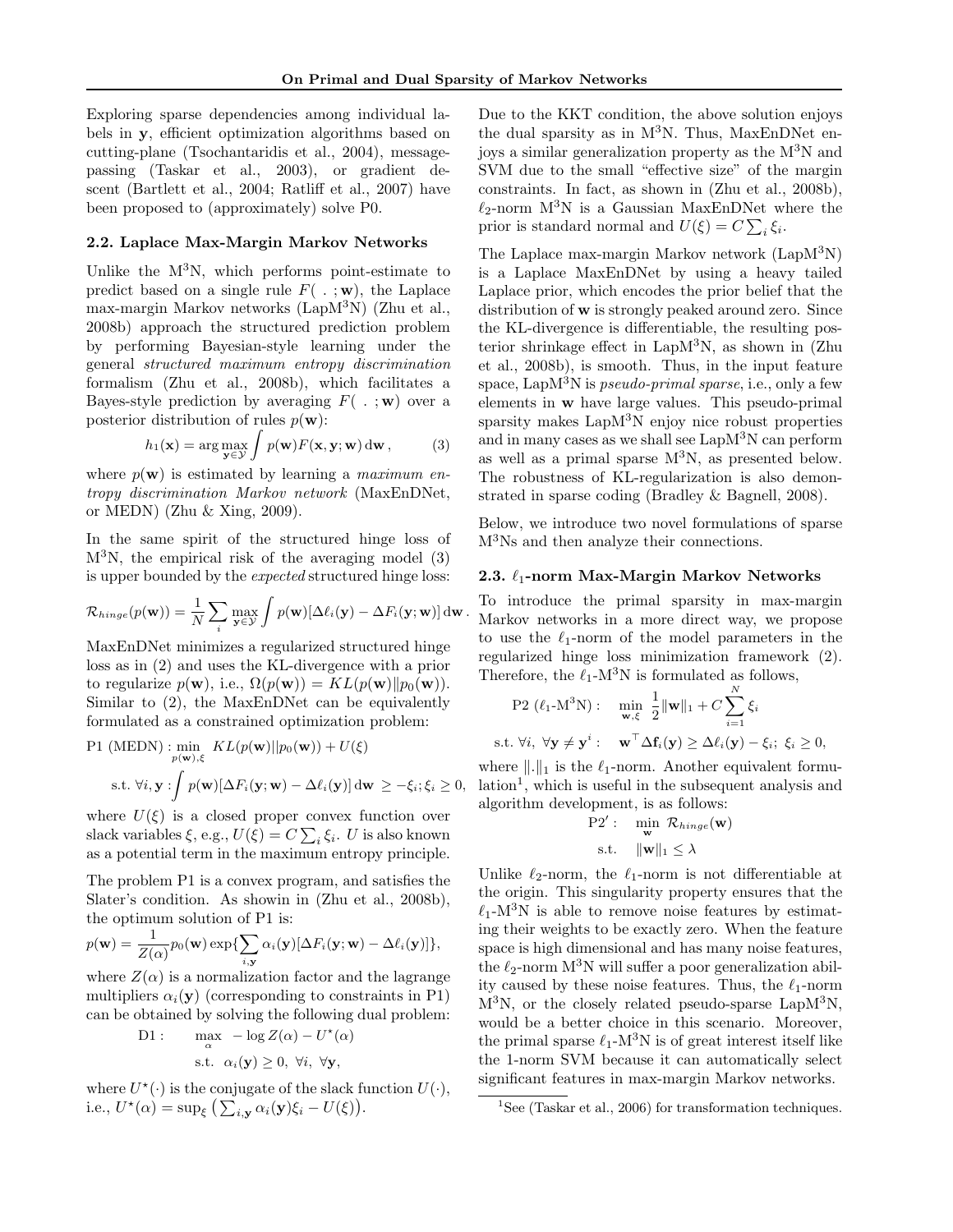To learn an  $\ell_1$ -M<sup>3</sup>N, various methods can be applied, such as the sub-gradient method (Ratliff et al., 2007) with a projection to an  $\ell_1$ -ball (Duchi et al., 2008) based on the  $P2'$  formulation, and the cutting-plane method (Tsochantaridis et al., 2004) with an LP solver to solve the generated LP sub-problems based the formulation P2. Our empirical studies show that both of these algorithms are sensitive to their regularization constants. We will develop a novel EM-style algorithm, which is robust and helps uncover the connection and difference between  $\ell_1$ -M<sup>3</sup>N and LapM<sup>3</sup>N.

#### 2.4. Adaptive Max-Margin Markov Networks

Our EM-style algorithm for the  $\ell_1$ -M<sup>3</sup>N is developed based on an equivalence between the  $\ell_1$ -M<sup>3</sup>N and an  $adaptive M<sup>3</sup>N, which is defined as follows:$ 

P3 (AdapM<sup>3</sup>N): 
$$
\min_{\mathbf{w}, \tau, \xi} \mathbf{w}^{\top} \Sigma^{-1} \mathbf{w} + C \sum_{i=1}^{N} \xi_i,
$$
  
s.t.  $\forall i, \forall \mathbf{y} \neq \mathbf{y}^i$ : 
$$
\mathbf{w}^{\top} \Delta \mathbf{f}_i(\mathbf{y}) \geq \Delta \ell_i(\mathbf{y}) - \xi_i; \xi_i \geq 0
$$

$$
\forall k : \frac{1}{K} \sum_{k=1}^{K} \tau_k = \frac{1}{\lambda}; \tau_k \geq 0.
$$
  
where  $\Sigma = \text{diag}(\tau)$ .

The rationale behind P3 is that: by adaptively penalizing different components, the coefficients of irrelevant features can be shrunk to zero, i.e., the corresponding  $\tau$  go to zero. The same idea have been explored in Automatic Relevance Determination (Qi et al., 2004) and sparse Bayesian learning (Tipping, 2001). The mathematical intuition is from a two-layer interpretation of the Laplace prior (Figueiredo, 2003), namely, a univariate Laplace distribution  $p(w) = \frac{\sqrt{\lambda}}{2}e^{-\sqrt{\lambda}|w|}$ is equivalent to a Gaussian-exponential model, where w is a zero-mean normal  $p(w|\tau) = \mathcal{N}(w|0, \tau)$  and the variance  $\tau$  has an exponential hyper-prior:  $p(\tau | \lambda)$  =  $\frac{\lambda}{2} \exp\{-\frac{\lambda}{2}\tau\}$ , for  $\tau \geq 0$ . Therefore, the quadratic term of  $\mathbf{w}^{\top} \Sigma^{-1} \mathbf{w}$  in P3 is from the first layer Gaussian distribution, and the constraint  $\frac{1}{K} \sum_{k} \tau_k = \frac{1}{\lambda}$  is from the second-layer hyper-prior, because the mean of the exponential hyper-prior is  $E[\tau] = \frac{1}{\lambda}$  and  $\frac{1}{K} \sum_{k=1}^{K} \tau_k$  is an empirical estimate of  $E[\tau]$ . Thus, the first-order constraint  $\frac{1}{K} \sum_{k=1}^{K} \tau_k = \frac{1}{\lambda}$  can be seen as a relaxation of the exponential hyper-prior.

#### 3. Theoretical Connections

In this section, we show the theoretical connections of three variants of sparse max-margin Markov networks. We show that LapM<sup>3</sup>N is a smooth relaxation of  $\ell_1$ - $M^3N$ ;  $\ell_1$ -M<sup>3</sup>N is an extreme case of LapM<sup>3</sup>N; and  $\ell_1$ - $M^{3}N$  is equivalent to an adaptive  $M^{3}N$ . Due to space limitation, the proofs are deferred to a longer version.

We begin with the special case of Gaussian MaxEnD-Net, for which we have the following corollary:

Corollary 1 Assuming  $F(\mathbf{x}, \mathbf{y}; \mathbf{w}) = \mathbf{w}^{\top} \mathbf{f}(\mathbf{x}, \mathbf{y}),$  $U(\xi) = C \sum_i \xi_i$ , and  $p_0(\mathbf{w}) = \mathcal{N}(0, I)$ , the mean  $\mu$  of the posterior distribution  $p(\mathbf{w})$  under the MaxEnDNet is achieved by solving the following problem:

$$
\min_{\mu,\xi} \frac{1}{2} \mu^{\top} \mu + C \sum_{i=1}^{N} \xi_i
$$
  
s.t.  $\forall i, \forall \mathbf{y} \neq \mathbf{y}^i : \mu^{\top} \Delta \mathbf{f}_i(\mathbf{y}) \ge \Delta \ell_i(\mathbf{y}) - \xi_i; \ \xi_i \ge 0.$ 

Since in linear models the averaging prediction rule  $h_1$ is determined by the posterior mean, the above corollary shows a reduction of MaxEnDNet to  $M<sup>3</sup>N$ . This result is complementary to the reduction theorem in (Zhu et al., 2008b), which considers dual problems.

### 3.1. Lap $M^3N$  v.s.  $\ell_1$ - $M^3N$

By using the Laplace prior in MaxEnDNet, we can get the following theorem for LapM<sup>3</sup>N.

**Theorem 2** Assuming  $F(\mathbf{x}, \mathbf{y}; \mathbf{w}) = \mathbf{w}^{\top} \mathbf{f}(\mathbf{x}, \mathbf{y}),$  $U(\xi) = C \sum_i \xi_i$ , and  $p_0(\mathbf{w}) = (\frac{\sqrt{\lambda}}{2})^K e^{-\sqrt{\lambda} ||\mathbf{w}||}$ , the mean  $\mu$  of the posterior distribution  $p(\mathbf{w})$  under the MaxEnDNet is obtained by solving the following primal problem:

$$
\min_{\mu,\xi} \sqrt{\lambda} \sum_{k=1}^{K} (\sqrt{\mu_k^2 + \frac{1}{\lambda}} - \frac{1}{\sqrt{\lambda}} \log \frac{\sqrt{\lambda \mu_k^2 + 1} + 1}{2}) + C \sum_{i=1}^{N} \xi_i
$$
  
s.t.  $\mu^{\top} \Delta \mathbf{f}_i(\mathbf{y}) \ge \Delta \ell_i(\mathbf{y}) - \xi_i; \ \xi_i \ge 0, \ \forall i, \ \forall \mathbf{y} \neq \mathbf{y}^i.$ 

Since the term  $\sum_{k=1}^{K} (\sqrt{\mu_k^2 + \frac{1}{\lambda}} - \frac{1}{\sqrt{k}})$  $\frac{1}{\lambda} \log$  $\frac{\sqrt{\lambda\mu_k^2+1}+1}{2}$ corresponds to the KL-divergence between  $p(\mathbf{w})$  and  $p_0(\mathbf{w})$  under a Laplace MaxEnDNet, we will refer to it as a KL-norm<sup>2</sup> and denote it by  $\|\mu\|_{KL}$  in the sequel. This KL-norm is different from the  $\ell_2$ -norm, but is closely related to the  $\ell_1$ -norm, which encourages a sparse estimator due to its singularity at the origin. Specifically, we have the following corollary:

Corollary 3 The  $LapM^3N$  yields the same estimate as the  $\ell_1$ - $M^3N$  when  $\lambda \to \infty$ .

To prove Corollary 3, we note that as  $\lambda$  goes to infinity, the logarithm terms in  $\|\mu\|_{KL}$  disappear because of the fact that  $\frac{\log x}{x} \to 0$  when  $x \to \infty$ . Thus, the KL-norm  $\|\mu\|_{KL}$  approaches  $\|\mu\|_1$ , i.e., the  $\ell_1$ -norm, as  $\lambda \to \infty$ . This means that the  $\text{LapM}^3$ N will be (nearly) the same as the  $\ell_1$ -M<sup>3</sup>N if the regularization constant  $\lambda$  is large enough. In (Zhu et al., 2008b), a posterior shrinkage effect is shown based on the exact computation of the

<sup>&</sup>lt;sup>2</sup>This is not exactly a norm because the positive scalability does not hold. However, by using the inequality  $e^x \geq$  $1+x$ , we can show:  $\forall k, (\sqrt{\mu_k^2 + \frac{1}{\lambda}} - \frac{1}{\sqrt{\lambda}} \log \frac{\sqrt{\lambda \mu_k^2 + 1} + 1}{2})$  is monotonically increasing with respect to  $\mu_k^2$  and  $\|\mu\|_{KL} \ge$ monotonicany increasing with respect to  $\mu_k$  and  $\|\mu\|_{KL} \leq K/\sqrt{\lambda}$ , where the equality holds only when  $\mu = 0$ . Thus,  $\|\mu\|_{KL}$  penalizes large weights. For convenient comparison with the popular  $\ell_2$  and  $\ell_1$  norms, we call it a KL-norm.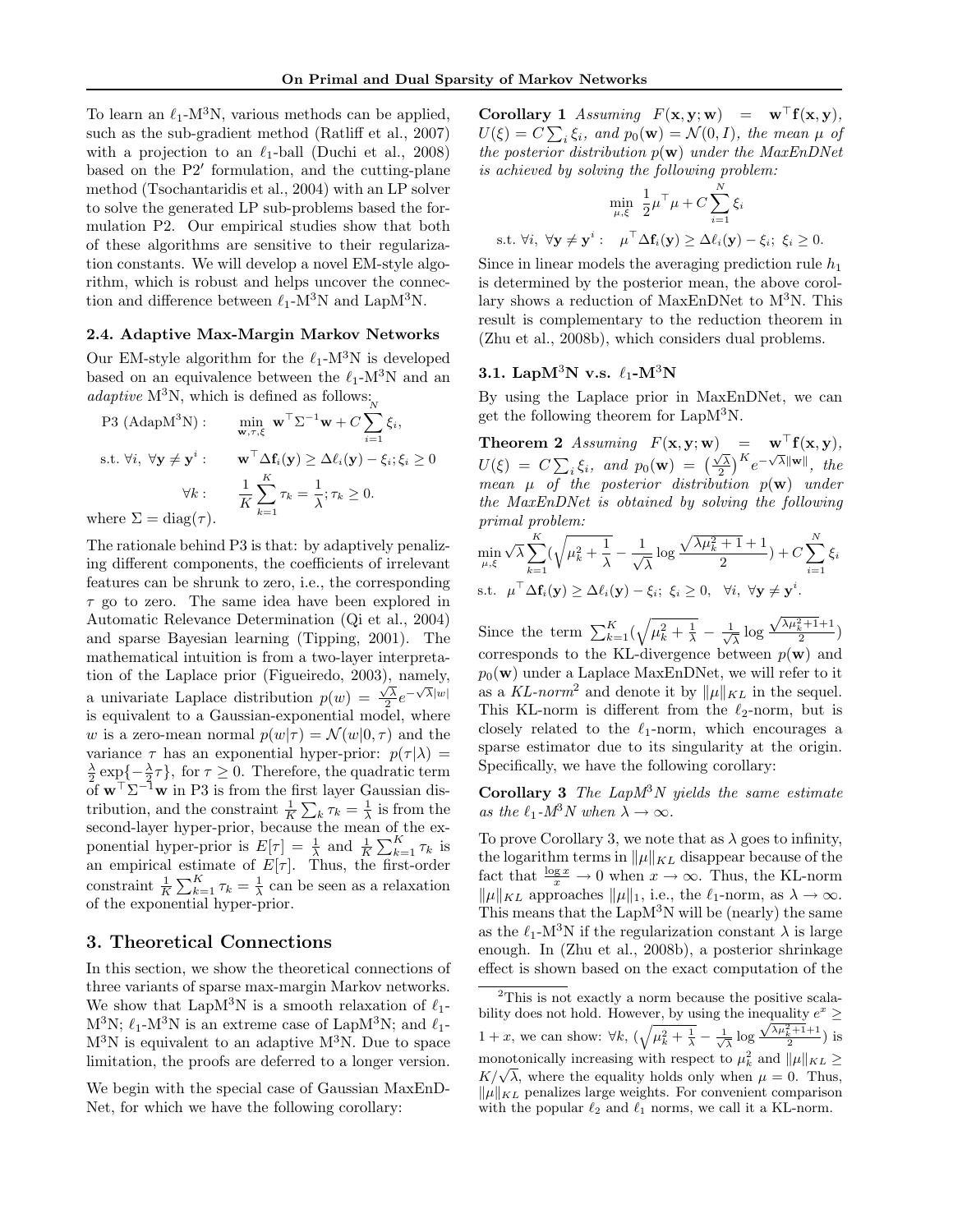

Figure 1. (Left)  $\ell_2$ -norm (solid line) and  $\ell_1$ -norm (dashed line); (Right) KL-norm with different Laplace priors.

normalization factor. Theorem 2 and Corollary 3 offer another perspective of how the pseudo-primal sparse LapM<sup>3</sup>N relates to the primal sparse  $\ell_1$ -M<sup>3</sup>N.

A more explicit illustration of the entropic regularization under a LapM<sup>3</sup>N, comparing to the  $\ell_1$  and  $\ell_2$  regularization over an  $M^3N$ , can be seen in Figure 1, where the feasible regions due to the three different norms used in the regularizer are plotted in a two dimensional space. Specifically, it shows (1)  $\ell_2$ -norm:  $w_1^2 + w_2^2 \le 1$ ; (2)  $\ell_1$ -norm:  $|w_1| + |w_2| \le 1$ ; and (2) KL-norm<sup>3</sup>:<br>  $\sqrt{w_1^2 + 1/\lambda} + \sqrt{w_2^2 + 1/\lambda} - (1/\sqrt{\lambda}) \log(\sqrt{\lambda w_1^2 + 1}/2 + \lambda)$ n:  $|w_1| + |w_2| \leq 1$ ; and (2) KL-norm<sup>3</sup>:<br>  $\sqrt{w_2^2 + 1/\lambda - (1/\sqrt{\lambda}) \log(\sqrt{\lambda w_1^2 + 1/2 + \lambda})}$  $1/2$  –  $(1/\sqrt{\lambda}) \log(\sqrt{\lambda w_1^2 + 1}/2 + 1/2) \leq b$ , where b is a parameter to make the boundary pass the  $(0, 1)$  point for easy comparison with the  $\ell_2$  and  $\sqrt{1/\lambda} + \sqrt{1+1/\lambda} - (1/\sqrt{\lambda}) \log(\sqrt{\lambda+1}/2 + 1/2)$ . It  $\ell_1$  curves. It is easy to show that b equals to can be seen that the  $\ell_1$ -norm boundary has sharp turning points when it passes the axes, whereas the  $\ell_2$  and KL-norm boundaries turn smoothly at those points. This is the intuitive explanation of why the  $\ell_1$ -norm directly gives sparse estimators, whereas the  $\ell_2$ -norm and KL-norm due to a Laplace prior do not. But as shown in Figure 1, when the  $\lambda$  gets larger and larger, the KL-norm boundary moves closer and closer to the  $\ell_1$ -norm boundary. When  $\lambda \to \infty$ ,  $\sqrt{w_1^2 + 1/\lambda} + \sqrt{w_2^2 + 1/\lambda} - (1/\sqrt{\lambda}) \log(\sqrt{\lambda w_1^2 + 1}/2 +$  $1/2 - (1/\sqrt{\lambda}) \log(\sqrt{\lambda w_1^2 + 1}/2 + 1/2) \rightarrow |w_1| + |w_2|$ and  $b \rightarrow 1$ , which yields exactly the  $\ell_1$ -norm in the two dimensional space. Thus, under the linear model assumption of the discriminant functions  $F(\cdot; \mathbf{w})$ , the MaxEnDNet with a Laplace prior (i.e., the  $\text{LapM}^3\text{N}$ ) can be seen as a smooth relaxation of the  $\ell_1$ -M<sup>3</sup>N.

### 3.2.  $\ell_1$ -M<sup>3</sup>N is an Adaptive M<sup>3</sup>N

For the  $\ell_1$ -M<sup>3</sup>N and adaptive M<sup>3</sup>N, we have the following equivalence theorem:

**Theorem 4** The  $AdapM<sup>3</sup>N$  yields the same estimate as the  $\ell_1$ - $M^3N$ .

Basically, our proof follows a similar technique as in (Grandvalet, 1998), where an equivalence between adaptive regression and the  $\ell_1$ -regularized least square regression (LASSO) (Tibshirani, 1996) is proved.

## 4. EM-Style Learning of  $\ell_1$ -M<sup>3</sup>N

Based on the theorem 4, we develop a novel algorithm to approximately solve the  $\ell_1$ -M<sup>3</sup>N. As we shall see, this algorithm provides another perspective on the connection and difference between the  $\ell_1$ -M<sup>3</sup>N and LapM<sup>3</sup>N. The algorithm iteratively solves the following two steps until a local optimum is arrived:

**Step 1:** keep  $\tau$  fixed, optimize P3 over  $(\mathbf{w}, \xi)$ . This is an  $\ell_2$ -norm M<sup>3</sup>N problem:

$$
\min_{\mathbf{w}, \xi} \mathbf{w}^{\top} \Sigma^{-1} \mathbf{w} + C \sum_{i=1}^{N} \xi_i
$$
  
s.t.  $\forall i, \forall \mathbf{y} \neq \mathbf{y}^i : \mathbf{w}^{\top} \Delta \mathbf{f}_i(\mathbf{y}) \geq \Delta \ell_i(\mathbf{y}) - \xi_i; \ \xi_i \geq 0,$ 

Step 2: keep  $(\mathbf{w}, \xi)$  fixed, optimize P3 over  $\tau$ . The problem reduces to:

$$
\min_{\tau} \mathbf{w}^{\top} \Sigma^{-1} \mathbf{w},
$$
  
s.t.  $\forall k: \quad \frac{1}{K} \sum_{k=1}^{K} \tau_k = \frac{1}{\lambda}; \tau_k \ge 0.$ 

By forming a Lagrangian and doing some algebra, it is easy to show that the solution is:

$$
\forall k: \quad \tau_k = \frac{K|w_k|}{\lambda \sum_k |w_k|} \tag{4}
$$

Note that when  $w_k = 0$ ,  $\tau_k = 0$  and the corresponding feature will be discarded in the final estimate.

#### 4.1. Connection to the Variational Lap $M^3N$

As shown in (Zhu et al., 2008b), exact calculation leads to a normalization factor of LapM<sup>3</sup>N that couples all the dual variables. Thus, the problem of  $LapM<sup>3</sup>N$  is hard to be directly optimized. In (Zhu et al., 2008b), an efficient variational algorithm was developed to learn the LapM<sup>3</sup>N, as recaped below.

Let  $p(\mathbf{w}|\tau) = \prod_{k=1}^{K} p(w_k|\tau_k)$ ,  $p(\tau|\lambda) = \prod_{k=1}^{K} p(\tau_k|\lambda)$ and  $d\tau \triangleq d\tau_1 \cdots d\tau_K$ , then the multivariate independent Laplace prior is  $p_0(\mathbf{w}) = \int p(\mathbf{w}|\tau)p(\tau|\lambda) d\tau$  by the two-layer interpretation of a Laplace distribution. By applying the Jensen's inequality, an upper bound of the KL-divergence in LapM<sup>3</sup>N is achieved,

$$
\mathcal{L}(p(\mathbf{w}), q(\tau)) = -H(p) - \langle \int q(\tau) \log \frac{p(\mathbf{w}|\tau)p(\tau|\lambda)}{q(\tau)} d\tau \rangle_p,
$$

where  $q(\tau)$  is a variational distribution to approximate  $p(\tau|\lambda)$ . Substituting this upper bound for the KL in LapM<sup>3</sup>N, the variational method alternatively optimizes over  $(p(\mathbf{w}), \xi)$  and  $q(\tau)$  in two steps:

<sup>&</sup>lt;sup>3</sup>The curves are drawn with a symbolic computational package to solve an equation of the form:  $2x - \log x = a$ , where  $x$  is the variable to be solved and  $a$  is a constant.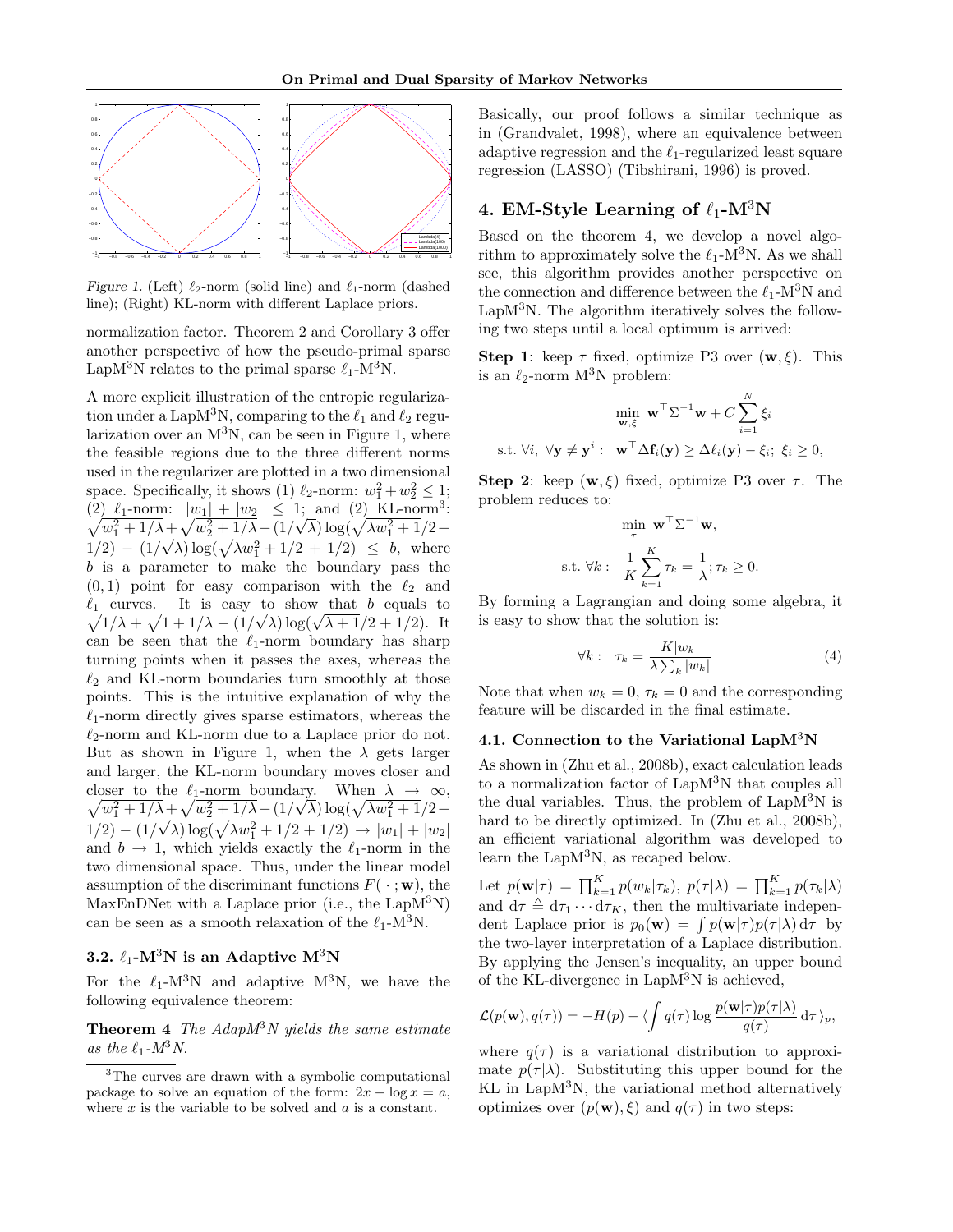Step 1: solve the following problem to get the posterior mean  $\mu$  of **w**:

$$
\min_{\mu,\xi} \frac{1}{2} \mu^{\top} \Sigma^{-1} \mu + C \sum_{i=1}^{N} \xi_i
$$

s.t.  $\forall i, \ \forall \mathbf{y} \neq \mathbf{y}^i : \ \mu^\top \Delta \mathbf{f}_i(\mathbf{y}) \geq \Delta \ell_i(\mathbf{y}) - \xi_i; \ \xi_i \geq 0,$ 

where  $\Sigma = \text{diag}(\langle \tau_k^{-1} \rangle_q^{-1}) = \langle \mathbf{w} \mathbf{w}^\top \rangle_p - \mu \mu^\top$  is a diagonal matrix.

**Step 2:** update the expectations 
$$
\langle \tau_k^{-1} \rangle_q
$$
 as follows,  

$$
\forall k: \ \langle \frac{1}{\tau_k} \rangle_q^{new} = \sqrt{\frac{\lambda}{\langle w_k^2 \rangle_p}} = \sqrt{\frac{\lambda}{\mu_k^2 + 1/\langle \tau_k^{-1} \rangle_q^{(old)}}}. \tag{5}
$$

It is obvious that the difference between the EM-style learning of the  $\ell_1$ -M<sup>3</sup>N and the variational learning of the Lap $M<sup>3</sup>N$  is the second step in updating the adaptive parameters, i.e.,  $\tau$  in  $\ell_1$ -M<sup>3</sup>N and  $\langle \tau^{-1} \rangle_q^{-1}$  in  $LapM<sup>3</sup>N$ . The different update rules reflet the essential difference between the  $\ell_1$ -M<sup>3</sup>N and the LapM<sup>3</sup>N. In Eq. (4), if  $w_k = 0$ , then  $\tau_k = 0$ . That means the corresponding feature will be discarded in the final estimate. However, in the LapM<sup>3</sup>N, the update rule (5) ensures that  $\langle \tau_k^{-1} \rangle_q^{-1}$  are always positive. Therefore, LapM<sup>3</sup>N does not explicitly discard features even though the variances can be very small. This observation (approximately) explains why the  $\ell_1$ -M<sup>3</sup>N is primal sparse, while  $\text{LapM}^3$ N is pseudo-primal sparse.

Figure 2 summarizes the relationships among the three variants of sparse M<sup>3</sup>N. Basically, (1) the  $\ell_1$ - $M^{3}N$  is equiva-



Figure 2. Relationships.

lent to the adaptive  $M^3N$ ; (2)  $\ell_1$ -M<sup>3</sup>N is an extreme case of LapM<sup>3</sup>N when  $\lambda \to \infty$ ; (3) LapM<sup>3</sup>N is a smooth relaxation of  $\ell_1$ -M<sup>3</sup>N; and (4) LapM<sup>3</sup>N and adaptive  $M^3N$  share a similar EM-style algorithm.

### 5. Experiments

This section presents some empirical studies of the  $\ell_1$ - $M<sup>3</sup>N$  and Lap $M<sup>3</sup>N$ , compared with competing methods, including the primal sparse  $\ell_1$ -norm regularized CRFs and the dual sparse  $\ell_2$ -norm M<sup>3</sup>N.

### 5.1. Evaluation on Synthetic Data

We follow the method as described in (Zhu et al., 2008b) to do the experiments. We generate sequence data sets, i.e., each input **x** is a sequence  $(x_1, \dots, x_L)$ , and each component  $x_l$  is a d-dimensional vector of input features. The synthetic data are generated from pre-specified CRF models with either i.i.d. instantiations of the input features or correlated instantiations of the input features, from which samples of the structured output y, i.e., a sequence  $(y_1, \dots, y_L)$ , can be drawn from the conditional distribution  $p(\mathbf{y}|\mathbf{x})$  defined by the CRF based on a Gibbs sampler.

Due to space limitation, we only report the results on the data sets with correlated input features. Conclusions in the i.i.d case are the same. Specifically, we set  $d = 100$  and 30 input features are relevant to the output. The 30 relevant features are partitioned into 10 groups. For the features in each group, we first draw a real-value from a standard normal distribution and then corrupt the feature with a random Gaussian noise (zero mean and standard variance 0.05) to get 3 correlated features. Then, we generate 10 linearchain CRFs with 8 binary states (i.e.,  $L = 8$  and  $\mathcal{Y}_l = \{0, 1\}$ . The feature functions include: 200 real valued state-feature functions, of which each is over a one-dimensional input feature and a class label; and 4  $(2 \times 2)$  transition feature functions capturing pairwise label dependencies. Each CRF is used to generate a data set that contains 1000 instances.

We do K-fold cross-validation on each data set and take the average over the 10 data sets as the final results. In each run we choose one part to do training and test on the rest  $K-1$  parts. K is changed from 20, 10, 7, 5, to 4. In other words, we use 50, 100, about 150, 200, and 250 samples during the training. Figure  $3(a)$  shows the performance. We can see that the primal sparse models (i.e.,  $\ell_1$ -M<sup>3</sup>N and  $\ell_1$ -CRFs) outperform the  $M<sup>3</sup>N$ , which is only dual sparse, when the underlying model is primal sparse. As we have shown, the pseudo-sparse  $LapM<sup>3</sup>N$  is a smooth relaxation of the  $\ell_1$ -M<sup>3</sup>N. If we choose a large regularization constant, LapM<sup>3</sup>N will shrink the weights of irrelevant features to be extremely small. Thus, the  $LapM<sup>3</sup>N$ performs similarly to the primal-sparse models.

Figure 3(b) shows the average weights of different models doing 10-fold CV on the first data set and the weights of the CRF model (first plot) that generates this data set. For Lap $M^3N$  and  $M^3N$ , all the weights are non-zero, although the weights of LapM<sup>3</sup>N are generally much smaller than those of M<sup>3</sup>N because of a shrinkage effect (Zhu et al., 2008b). For  $\ell_1$ -M<sup>3</sup>N and  $\ell_1$ -CRFs, the estimates are sparse. Both of them can discard all the noise features when choosing an appropriate regularization constant. As shown in (Zhu et al., 2008b),  $\ell_1$ -CRFs are very sensitive to the regularization constant. As we shall see the  $\ell_1$ -M<sup>3</sup>N with the EM-style algorithm is very robust. Note that all the models have quite different average weights from the model that generates the data. This is because we use a stochastic procedure (i.e., Gibbs sampler) to assign labels to the generated data samples. In fact, if we use the model that generates the data to pre-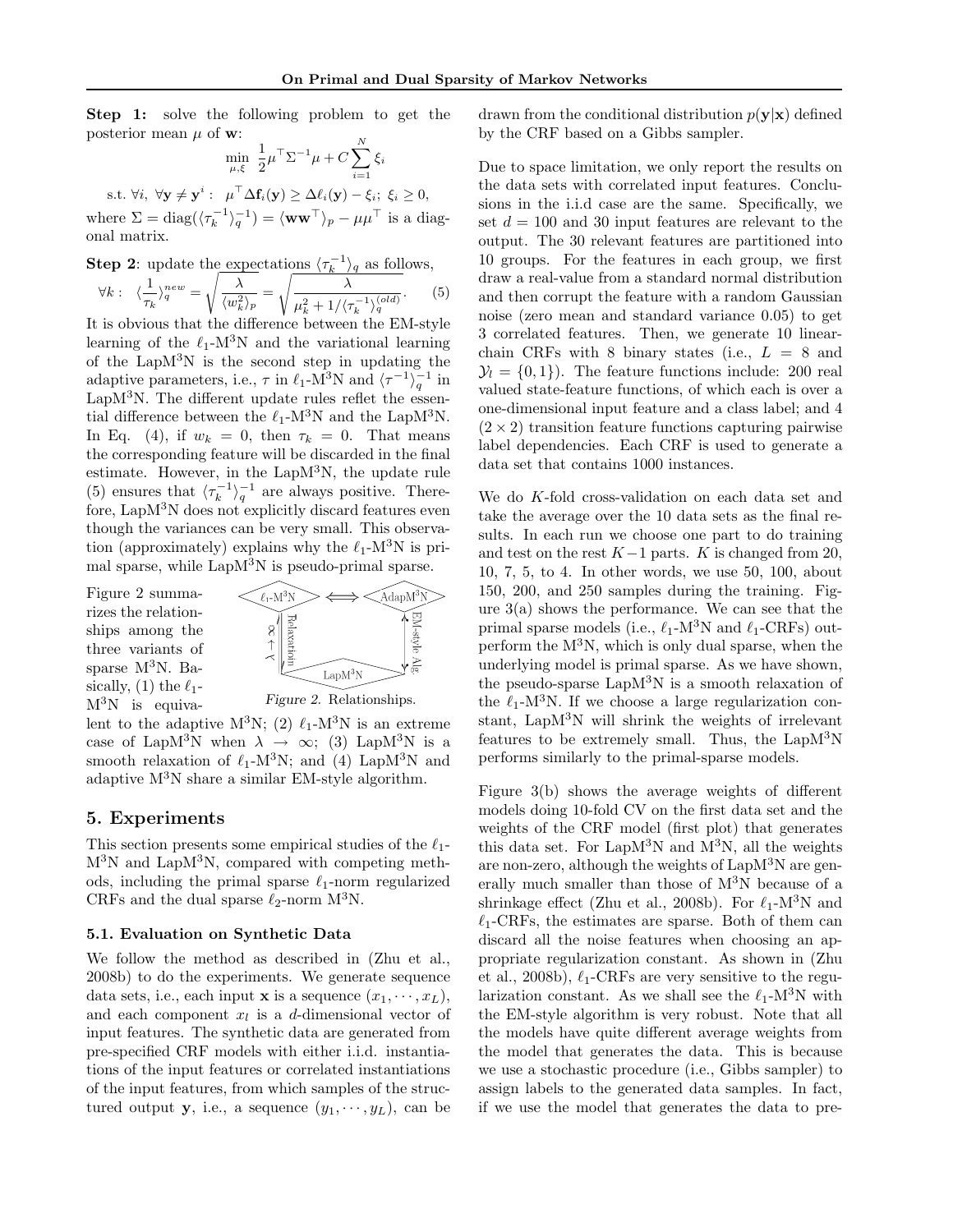

Figure 3. (a) Error rates and (b) average weights of different models.



Figure 4. Error rates and training time of different algorithms for  $\ell_1$ -M<sup>3</sup>N on the first generated data set.

dict on its generated data, the error rate is about 0.5. Thus, the learned models, which get higher accuracy, are different from the model that generates the data.

Figure 4 shows the error rate and training time of three algorithms for  $\ell_1$ -M<sup>3</sup>N: projected sub-gradient (Ratliff et al.,  $2007$ ) (based on P2'), cutting plane (Tsochantaridis et al., 2004) (based on P2), and our EM algorithm (based on P3, where  $C$  is kept fixed), doing 10-fold CV on the first data set. Since the regularization constants for different algorithms are generally incomparable, we select a set of values around the best one we have tried for each method (exact values shown in Table 1). We can see that both the sub-gradient and cutting plane methods are sensitive to their regularization constants. For the sub-gradient method, a projection to  $\ell_1$ -ball (Duchi et al., 2008) is performed in each iteration, and the time depends largely on the  $\ell_1$ -ball's radius. For larger balls, the projection is easier. So, the training time decreases as  $\lambda$  increases. For the cutting plane method, the time is mainly dependent on the LP solver (e.g., MOSEK as we use) and increases very fast as C gets larger. For the EMalgorithm, both the error rate and training time are stable as  $\lambda$  changes. We use 15 EM-iterations in these experiments and each iteration takes about 3.7 cpuseconds, less than the time of the sub-gradient method.

Table 1 shows the number of non-zero average weights

Table 1. The number of non-zero average weights by different algorithms doing 10-fold CV on the first data set.

| Proj-Subgradient | Vλ         | 0.5   | 0.7   | 0.87           |      | 1.41 | 1.73 | $\overline{2}$ | 3    | 4    |
|------------------|------------|-------|-------|----------------|------|------|------|----------------|------|------|
|                  | Irrelevant | 138   | 136   | 140            | 140  | 140  | 140  | 140            | 140  | 140  |
|                  | Total      | 198   | 196   | 200            | 200  | 200  | 200  | 200            | 200  | 200  |
| Cutting Plane    | $\sqrt{C}$ | 0.5   | 0.7   | 0.87           |      | 1.41 | 1.73 | $\overline{2}$ | 3    | 4    |
|                  | Irrelevant |       | 0     | $\overline{2}$ | 16   | 103  | 122  | 134            | 139  | 140  |
|                  | Total      | 13    | 21    | 26             | 44   | 145  | 169  | 184            | 186  | 189  |
| EM Alg.          | 14000      | 0.036 | 0.069 | 0.14           | 0.21 | 0.35 | 0.5  | 0.64           | 0.78 | 0.93 |
|                  | Irrelevant | 140   | 140   | 128            | 108  | 48   | 18   | $\overline{2}$ | 0    | 0    |
|                  | Total      | 200   | 198   | 182            | 158  | 90   | 54   | 34             | 32   | 28   |
|                  |            |       |       |                |      |      |      |                |      |      |

of (Total) all the state-feature functions and (Irrelevant) the state-feature functions based on irrelevant input features. In EM, we set  $\tau = 0$  if it is less than  $10^{-4}$ . We can see the EM algorithm has similar numbers of non-zero weights as the cutting-plane method. However, the projected sub-gradient method keeps many features, whose weights are small but not exactly zero, and truncating the feature weights with the same threshold as in EM doesn't change the sparse pattern much. Maybe tuning the learning rate could make this tail of very small features disappear.

#### 5.2. Web Data Extraction

Web data extraction is a task to identify interested information from web pages. Each sample is a data record or an entire web page which is represented as a set of HTML elements. One striking characteristic of web data extraction is that various types of structural dependencies between HTML elements exist, e.g. the HTML tag tree is itself hierarchical. In (Zhu et al., 2008a), hierarchical CRFs are shown to achieve better performance than flat models like linear-chain CRFs (Lafferty et al., 2001). One method to construct a hierarchical model is to first use a parser to construct a so called vision tree. Then, based on the vision tree, a hierarchical model can be constructed accordingly to extract the interested attributes. See (Zhu et al., 2008a) for an example of the vision tree and the corresponding hierarchical model.

We use the data set that is built with web pages generated by 37 different templates (Zhu et al., 2008a) and extract the Name, Image, Price, and Description for each product. For each template, there are 5 pages for training and 10 for testing. Here, we assume that data records are given, and compare different hierarchical models on extracting attributes in the given records. There are 1585 and 3391 data records in the training and testing pages, respectively. We use the two comprehensive evaluation measures, i.e. average F1 and block instance accuracy (Zhu et al., 2008a). Average F1 is the average value of the F1 scores of the four attributes, and block instance accuracy is the percent of data records whose Name, Image, and Price are all correctly identified. On this data set, the cutting-plane method is too slow, and both the sub-gradient and EM